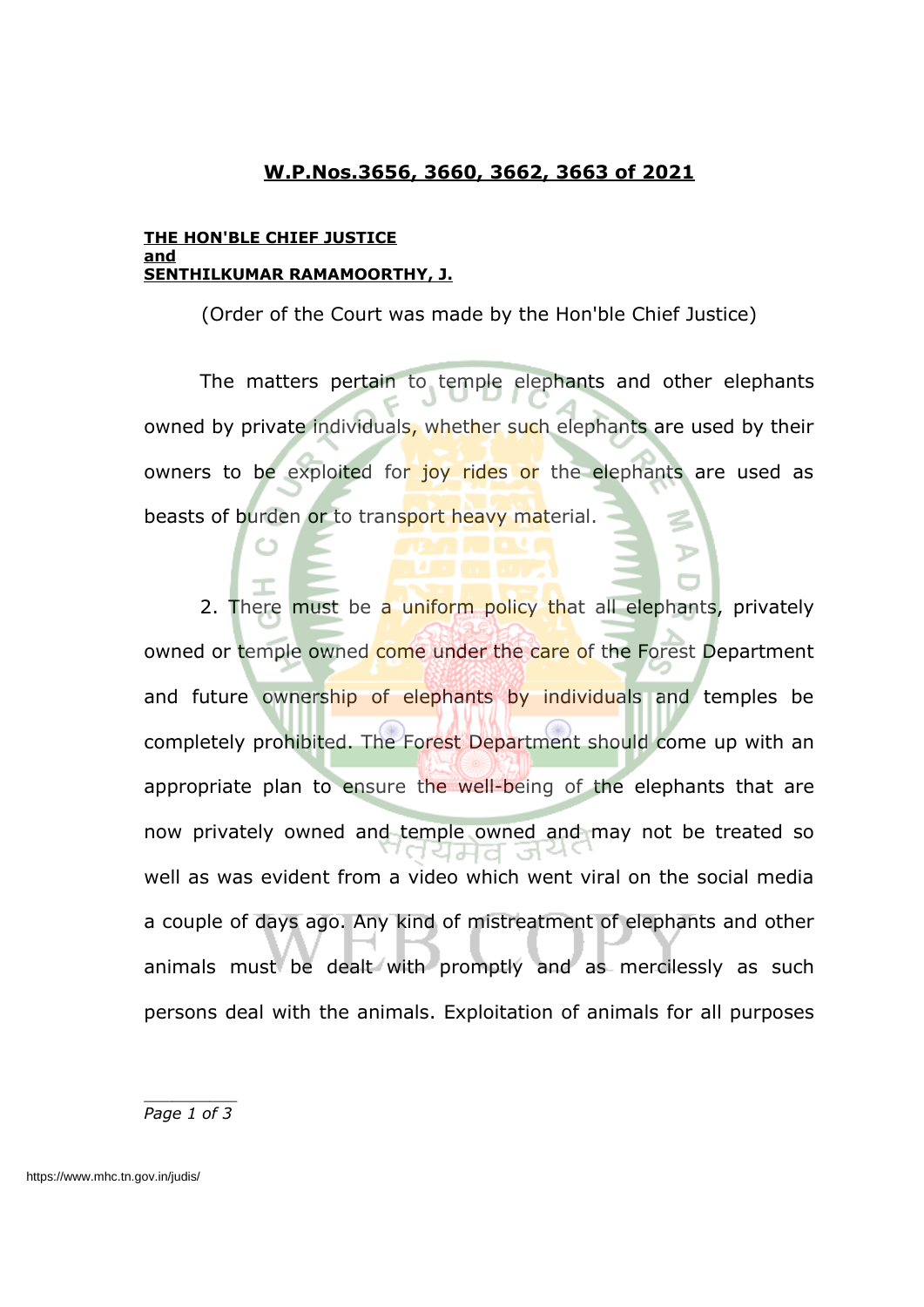should be stopped except for limited government controlled exercises say, horse-riding or camel-riding on the beach, but even these cannot be privately operated since the treatment of the animals cannot be checked or monitored.

3. The matter will appear eight weeks hence for a comprehensive policy and guidelines to be framed by the State within such time. Experts may be consulted, rehabilitation of the elephants which have been lured away from the forest may be taken up and future measures put in place so that the animals are not exploited by humans in the State any further.

⋒

4. List on 27.04.2021.

**(S.B., CJ.) (S.K.R., J.) 23.02.2021**

tar

## 'EB COPY

*Page 2 of 3*

https://www.mhc.tn.gov.in/judis/